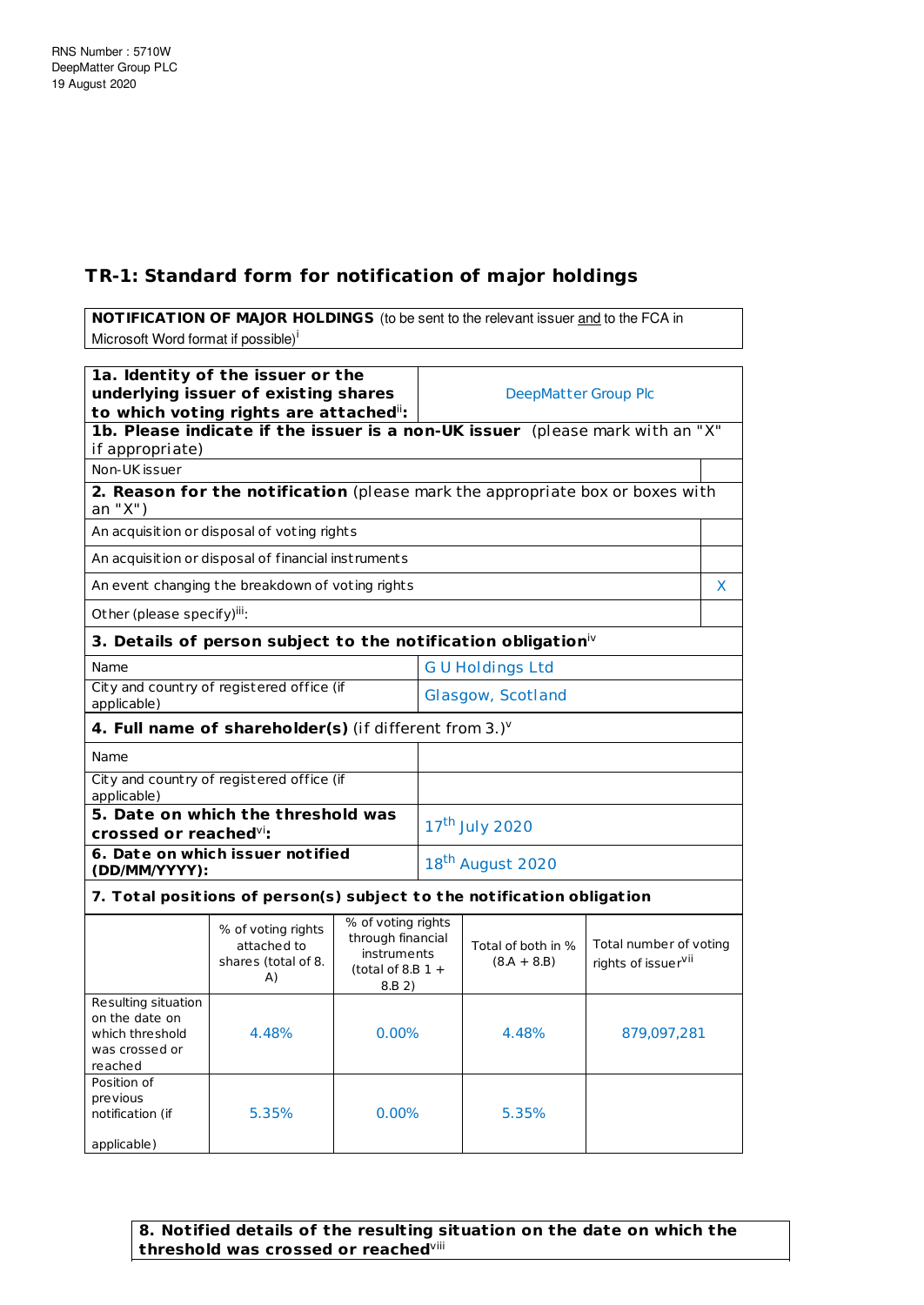## **A: Vot ing rights at tached to shares**

| Class/type of              | Number of voting rights <sup>ix</sup>           |                                                    | % of voting rights                              |                                                    |
|----------------------------|-------------------------------------------------|----------------------------------------------------|-------------------------------------------------|----------------------------------------------------|
| shares                     | <b>Direct</b>                                   | <b>Indirect</b>                                    | <b>Direct</b>                                   | <b>Indirect</b>                                    |
| ISIN code (if<br>possible) | (Art 9 of Directive<br>2004/109/EC)<br>(DTR5.1) | (Art 10 of Directive<br>2004/109/EC)<br>(DTR5.2.1) | (Art 9 of Directive<br>2004/109/EC)<br>(DTR5.1) | (Art 10 of Directive<br>2004/109/EC)<br>(DTR5.2.1) |
|                            | 39.373.994                                      |                                                    | 4.48%                                           |                                                    |
|                            |                                                 |                                                    |                                                 |                                                    |
|                            |                                                 |                                                    |                                                 |                                                    |
| <b>SUBTOTAL 8. A</b>       | 39,373,994                                      |                                                    |                                                 | 4.48%                                              |

| B 1: Financial Instruments according to Art. 13(1)(a) of Directive 2004/109/EC<br>(DTR5.3.1.1(a)) |                                                   |                                                 |                                                                                                    |                       |
|---------------------------------------------------------------------------------------------------|---------------------------------------------------|-------------------------------------------------|----------------------------------------------------------------------------------------------------|-----------------------|
| Type of<br>financial<br><i>instrument</i>                                                         | <b>Expiration</b><br>$\mathbf{date}^{\mathsf{X}}$ | Exercise/<br>Conversion<br>Period <sup>xi</sup> | Number of voting<br>rights that may be<br>acquired if the<br>instrument is<br>exercised/converted. | % of voting<br>rights |
|                                                                                                   |                                                   |                                                 |                                                                                                    |                       |
|                                                                                                   |                                                   |                                                 |                                                                                                    |                       |
|                                                                                                   |                                                   |                                                 |                                                                                                    |                       |
|                                                                                                   |                                                   | <b>SUBTOTAL 8. B 1</b>                          |                                                                                                    |                       |

| B 2: Financial Instruments with similar economic effect according to Art. 13(1)<br>(b) of Directive 2004/109/EC (DTR5.3.1.1 (b)) |                                    |                                                 |                                                         |                            |                       |
|----------------------------------------------------------------------------------------------------------------------------------|------------------------------------|-------------------------------------------------|---------------------------------------------------------|----------------------------|-----------------------|
| Type of<br>financial<br>instrument                                                                                               | <b>Expiration</b><br>$date^{\chi}$ | Exercise/<br>Conversion<br>Period <sup>xi</sup> | <b>Physical or</b><br>cash<br>settlement <sup>xii</sup> | Number of<br>voting rights | % of voting<br>rights |
|                                                                                                                                  |                                    |                                                 |                                                         |                            |                       |
|                                                                                                                                  |                                    |                                                 |                                                         |                            |                       |
|                                                                                                                                  |                                    |                                                 |                                                         |                            |                       |
|                                                                                                                                  |                                    |                                                 | <b>SUBT OT AL</b><br>8.B.2                              |                            |                       |

| 9. Information in relation to the person subject to the notification                                |                                                                                                       |                                                                                                               |                                                                                |   |
|-----------------------------------------------------------------------------------------------------|-------------------------------------------------------------------------------------------------------|---------------------------------------------------------------------------------------------------------------|--------------------------------------------------------------------------------|---|
| obligation (please mark the                                                                         |                                                                                                       |                                                                                                               |                                                                                |   |
| applicable box with an "X")                                                                         |                                                                                                       |                                                                                                               |                                                                                |   |
|                                                                                                     | Person subject to the notification obligation is not controlled by any natural person or legal entity |                                                                                                               |                                                                                |   |
|                                                                                                     | and does not control any other undertaking(s) holding directly or indirectly an interest in the       |                                                                                                               |                                                                                | X |
| (underlying) issuerXill                                                                             |                                                                                                       |                                                                                                               |                                                                                |   |
| Full chain of controlled undertakings through which the voting rights and/or the                    |                                                                                                       |                                                                                                               |                                                                                |   |
| financial instruments are effectively held starting with the ultimate controlling natural person or |                                                                                                       |                                                                                                               |                                                                                |   |
| legal entity <sup>XiV</sup> (please add additional rows as necessary)                               |                                                                                                       |                                                                                                               |                                                                                |   |
| Name $x \vee$                                                                                       | % of voting rights<br>if it equals or is<br>higher than the<br>notifiable<br>threshold                | % of voting rights<br>through financial<br>instruments if it<br>equals or is<br>higher than the<br>notifiable | Total of both if it<br>equals or is higher<br>than the notifiable<br>threshold |   |